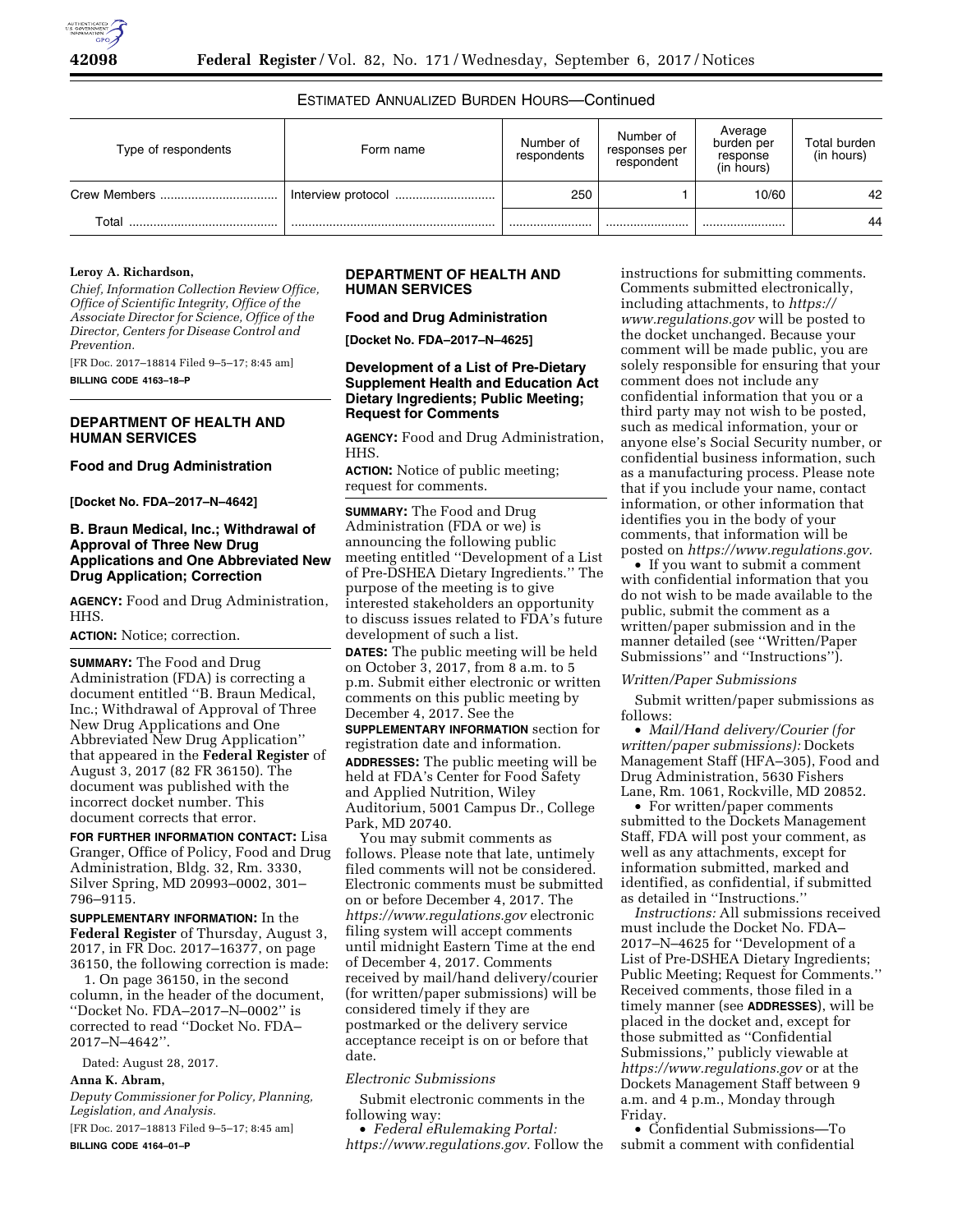information that you do not wish to be made publicly available, submit your comments only as a written/paper submission. You should submit two copies total. One copy will include the information you claim to be confidential with a heading or cover note that states ''THIS DOCUMENT CONTAINS CONFIDENTIAL INFORMATION.'' We will review this copy, including the claimed confidential information, in our consideration of comments. The second copy, which will have the claimed confidential information redacted/ blacked out, will be available for public viewing and posted on *[https://](https://www.regulations.gov) [www.regulations.gov.](https://www.regulations.gov)* Submit both copies to the Dockets Management Staff. If you do not wish your name and contact information to be made publicly available, you can provide this information on the cover sheet and not in the body of your comments and you must identify this information as ''confidential.'' Any information marked as ''confidential'' will not be disclosed except in accordance with 21 CFR 10.20 and other applicable disclosure law. For more information about FDA's posting of comments to public dockets, see 80 FR 56469, September 18, 2015, or access the information at: *[https://www.gpo.gov/](https://www.gpo.gov/fdsys/pkg/FR-2015-09-18/pdf/2015-23389.pdf) [fdsys/pkg/FR-2015-09-18/pdf/2015-](https://www.gpo.gov/fdsys/pkg/FR-2015-09-18/pdf/2015-23389.pdf)  [23389.pdf.](https://www.gpo.gov/fdsys/pkg/FR-2015-09-18/pdf/2015-23389.pdf)* 

*Docket:* For access to the docket to read background documents or the electronic and written/paper comments received, go to *[https://](https://www.regulations.gov) [www.regulations.gov](https://www.regulations.gov)* and insert the docket number, found in brackets in the heading of this document, into the ''Search'' box and follow the prompts and/or go to the Dockets Management Staff, 5630 Fishers Lane, Rm. 1061, Rockville, MD 20852.

**FOR FURTHER INFORMATION CONTACT:**  Juanita Yates, Center for Food Safety and Applied Nutrition (HFS–009), Food and Drug Administration, 5001 Campus Dr., College Park, MD 20740, 240–402– 1731, email: *[Juanita.yates@fda.hhs.gov.](mailto:Juanita.yates@fda.hhs.gov)*  **SUPPLEMENTARY INFORMATION:** 

### **I. Background**

In the **Federal Register** of August 12, 2016 (81 FR 53486), we issued a notice announcing the availability of a revised draft guidance for industry entitled, ''Dietary Supplements: New Dietary Ingredient Notifications and Related Issues.'' 1 The revised draft guidance, when finalized, will help industry in evaluating whether to submit a premarket safety notification for a new dietary ingredient (NDI), or for a dietary

supplement containing an NDI, and in preparing such premarket safety notifications (also referred to as NDI notifications). The Dietary Supplement Health and Education Act of 1994 (DSHEA) (Pub. L. 103–417) amended the Federal Food, Drug, and Cosmetic Act (FD&C Act) by adding, among other provisions: (1) Section 201(ff) of the FD&C Act (21 U.S.C. 321(ff)), which defines the term ''dietary supplement'' and (2) section 413 of the FD&C Act (21 U.S.C. 350(b)), which describes requirements for NDIs. Under DSHEA, dietary ingredients marketed in the United States before October 15, 1994, are not NDIs and therefore are not subject to the premarket notification requirements in section 413 of the FD&C Act. The revised draft guidance addressed, among other things, considerations related to determining when a dietary ingredient is not new and therefore does not require a NDI notification.

In the revised draft guidance, we stated our willingness to compile an authoritative list of pre-October 15, 1994, dietary ingredients based on independent and verifiable data to be supplied by industry. Although we are aware that several trade associations and industry groups have independently developed their own unofficial lists of ingredients that they believe were marketed before October 15, 1994 (sometimes referred to as ''grandfathered'' or ''old'' dietary ingredients), we are unable to verify the accuracy of those lists and therefore have never recognized or sanctioned any of them. We also have never compiled our own list.

An authoritative list would provide benefits to both industry and FDA. By providing clarity as to which ingredients do not require notifications, it would alleviate the burden on industry of preparing and submitting unnecessary notifications. Similarly, by eliminating unnecessary notifications, an authoritative list would enable us to more efficiently use our limited resources to review notifications for truly ''new'' ingredients. In addition, an authoritative list would allow us to better focus our enforcement efforts in alignment with our strategic priorities of consumer safety, product integrity, and accurate information.

We have received and are reviewing comments on the 2016 revised draft guidance. The comments generally support the idea that we should develop a list of pre-DSHEA dietary ingredients, but reflect opinions both on the standard of evidence for demonstrating that an ingredient is pre-DSHEA and on the process by which ingredients should be added to the list. We believe that public discussion of these issues will be beneficial as we work toward development of a list of pre-DSHEA dietary ingredients.

#### **II. Topics for Discussion at the Public Meeting**

The public meeting will have two separate panels. Each panel will be followed by an opportunity for open public comment. In addition, there will be an opportunity for interested stakeholders to submit additional written comments following the meeting.

The first panel will discuss what standard of evidence is necessary to determine that an ingredient was marketed before October 15, 1994. This panel may address, among other things, what types and quantity of evidence may suffice to demonstrate that a dietary ingredient was marketed in the United States prior to October 15, 1994, as well as how specifically or generally an ingredient on the list may be identified depending on the evidence presented for that ingredient. In addition, this discussion may also address whether certain botanical preparations can be accepted as ''old'' if the plant is demonstrated to be ''old,'' and whether certain classes of ingredients can be considered ''old'' based on common documentation. During the open comment period following this first panel, we will specifically invite comment about whether there are any considerations specific to certain classes or types of ingredients that should be taken into account as we develop the list.

The second panel will discuss issues related to the process that should be used to develop the list. This includes, but is not limited to, the processes for nominating and reviewing ingredients; whether an outside panel should be convened and, if so, the composition and role of that panel; how information that is claimed to be confidential should be treated; and what the ultimate list should look like.

The topics discussed at the public meeting, both during the panel discussions and during open public comment periods, as well as written comments submitted after the meeting, will help us determine how to develop this list of old dietary ingredients.

#### **III. Participating in the Public Meeting**

*Registration:* To register for the public meeting, please visit the following Web site: *[https://www.fda.gov/Food/](https://www.fda.gov/Food/NewsEvents/WorkshopsMeetingsConferences/default.htm)  [NewsEvents/](https://www.fda.gov/Food/NewsEvents/WorkshopsMeetingsConferences/default.htm)* 

*[WorkshopsMeetingsConferences/](https://www.fda.gov/Food/NewsEvents/WorkshopsMeetingsConferences/default.htm)  [default.htm.](https://www.fda.gov/Food/NewsEvents/WorkshopsMeetingsConferences/default.htm)* Please provide complete

<sup>1</sup>*[https://www.fda.gov/food/guidanceregulation/](https://www.fda.gov/food/guidanceregulation/guidancedocumentsregulatoryinformation/dietarysupplements/ucm257563.htm) [guidancedocumentsregulatoryinformation/](https://www.fda.gov/food/guidanceregulation/guidancedocumentsregulatoryinformation/dietarysupplements/ucm257563.htm) [dietarysupplements/ucm257563.htm.](https://www.fda.gov/food/guidanceregulation/guidancedocumentsregulatoryinformation/dietarysupplements/ucm257563.htm)*